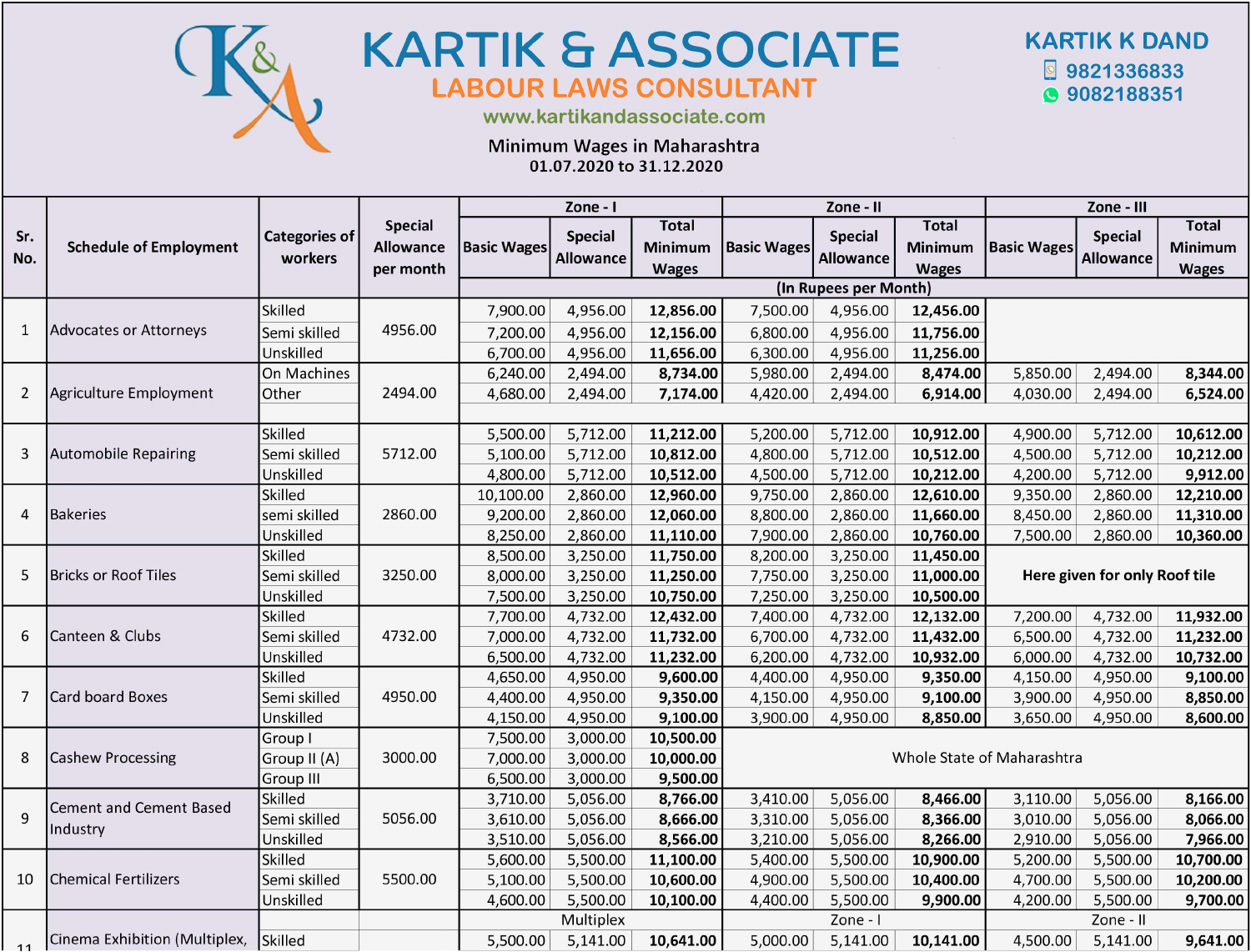|     |                                      |                      |                  |                    | Zone - I         |                |                    | Zone - II             |                |                            | Zone - III       |                |  |
|-----|--------------------------------------|----------------------|------------------|--------------------|------------------|----------------|--------------------|-----------------------|----------------|----------------------------|------------------|----------------|--|
| Sr. |                                      | <b>Categories of</b> | <b>Special</b>   |                    | <b>Special</b>   | <b>Total</b>   |                    | <b>Special</b>        | <b>Total</b>   |                            | <b>Special</b>   | <b>Total</b>   |  |
| No. | <b>Schedule of Employment</b>        | workers              | <b>Allowance</b> | <b>Basic Wages</b> | <b>Allowance</b> | <b>Minimum</b> | <b>Basic Wages</b> | <b>Allowance</b>      | <b>Minimum</b> | <b>Basic Wages</b>         | <b>Allowance</b> | <b>Minimum</b> |  |
|     |                                      |                      | per month        |                    |                  | <b>Wages</b>   |                    |                       | <b>Wages</b>   |                            |                  | <b>Wages</b>   |  |
|     |                                      |                      |                  |                    |                  |                |                    | (In Rupees per Month) |                |                            |                  |                |  |
| ᄑ   | Zone I and Zone II)                  | Semi skilled         | 5141.00          | 5,000.00           | 5,141.00         | 10,141.00      | 4,500.00           | 5,141.00              | 9,641.00       | 4,000.00                   | 5,141.00         | 9,141.00       |  |
|     |                                      | Unskilled            |                  | 4,500.00           | 5,141.00         | 9,641.00       | 4,000.00           | 5,141.00              | 9,141.00       | 3,500.00                   | 5,141.00         | 8,641.00       |  |
|     | Cleaning and Sorting of              | Mukadam              |                  | 240.00             | 83.00            | 323.00         |                    |                       |                |                            |                  |                |  |
| 12  | <b>Onions</b>                        | Unskilled            | 83.00            | 210.00             | 83.00            | 293.00         |                    |                       |                | Whole State of Maharashtra |                  |                |  |
|     |                                      | Part Time            |                  | 126.00             | 83.00            | 209.00         |                    |                       |                |                            |                  |                |  |
|     |                                      | Skilled              |                  | 4,900.00           | 5,644.00         | 10,544.00      | 4,600.00           | 5,644.00              | 10,244.00      |                            |                  |                |  |
| 13  | Cloth Dyeing & Printing              | Semi skilled         | 5644.00          | 4,400.00           | 5,644.00         | 10,044.00      | 4,100.00           | 5,644.00              | 9,744.00       |                            |                  |                |  |
|     |                                      | Unskilled            |                  | 4,100.00           | 5,644.00         | 9,744.00       | 3,800.00           | 5,644.00              | 9,444.00       |                            |                  |                |  |
|     | Construction of Roads /              | Skilled              |                  | 10,100.00          | 6,000.00         | 16,100.00      | 9,700.00           | 6,000.00              | 15,700.00      | 9,300.00                   | 6,000.00         | 15,300.00      |  |
| 14  |                                      | Semi skilled         | 6000.00          | 9,400.00           | 6,000.00         | 15,400.00      | 9,000.00           | 6,000.00              | 15,000.00      | 8,600.00                   | 6,000.00         | 14,600.00      |  |
|     | <b>Building</b>                      | Unskilled            |                  | 8,900.00           | 6,000.00         | 14,900.00      | 8,500.00           | 6,000.00              | 14,500.00      | 8,100.00                   | 6,000.00         | 14,100.00      |  |
|     |                                      | Skilled              |                  | 5,200.00           | 5,355.00         | 10,555.00      | 5,000.00           | 5,355.00              | 10,355.00      | 4,800.00                   | 5,355.00         | 10,155.00      |  |
| 15  | <b>Cotton Ginning &amp; Pressing</b> | Semi skilled         | 5355.00          | 4,700.00           | 5,355.00         | 10,055.00      | 4,500.00           | 5,355.00              | 9,855.00       | 4,300.00                   | 5,355.00         | 9,655.00       |  |
|     |                                      | Unskilled            |                  | 4,200.00           | 5,355.00         | 9,555.00       | 4,000.00           | 5,355.00              | 9,355.00       | 3,800.00                   | 5,355.00         | 9,155.00       |  |
|     | <b>Cycle Mechanic Work Shops</b>     | Skilled              | 5250.00          | 5,500.00           | 5,250.00         | 10,750.00      | 5,000.00           | 5,250.00              | 10,250.00      |                            |                  |                |  |
| 16  |                                      | Semi skilled         |                  | 5,000.00           | 5,250.00         | 10,250.00      | 4,500.00           | 5,250.00              | 9,750.00       |                            |                  |                |  |
|     |                                      | Unskilled            |                  | 4,500.00           | 5,250.00         | 9,750.00       | 4,000.00           | 5,250.00              | 9,250.00       |                            |                  |                |  |
| 17  | Dairy Industry                       | Skilled              | 5610.00          | 5,500.00           | 5,610.00         | 11,110.00      | 5,250.00           | 5,610.00              | 10,860.00      | 5,000.00                   | 5,610.00         | 10,610.00      |  |
|     |                                      | Semi skilled         |                  | 5,000.00           | 5,610.00         | 10,610.00      | 4,750.00           | 5,610.00              | 10,360.00      | 4,500.00                   | 5,610.00         | 10,110.00      |  |
|     |                                      | Unskilled            |                  | 4,500.00           | 5,610.00         | 10,110.00      | 4,250.00           | 5,610.00              | 9,860.00       | 4,000.00                   | 5,610.00         | 9,610.00       |  |
|     |                                      | Skilled              |                  | 9,000.00           | 4,901.00         | 13,901.00      | 8,700.00           | 4,901.00              | 13,601.00      | 8,000.00                   | 4,901.00         | 12,901.00      |  |
| 18  | Dispensary                           | Semi skilled         | 4901.00          | 8,800.00           | 4,901.00         | 13,701.00      | 8,300.00           | 4,901.00              | 13,201.00      | 7,800.00                   | 4,901.00         | 12,701.00      |  |
|     |                                      | Unskilled            |                  | 8,500.00           | 4,901.00         | 13,401.00      | 8,000.00           | 4,901.00              | 12,901.00      | 7,500.00                   | 4,901.00         | 12,401.00      |  |
|     |                                      | Skilled              |                  | 7,700.00           | 4,732.00         | 12,432.00      | 7,400.00           | 4,732.00              | 12,132.00      | 7,200.00                   | 4,732.00         | 11,932.00      |  |
| 19  | Drugs & Pharmaceuticals              | Semi skilled         | 4732.00          | 7,000.00           | 4,732.00         | 11,732.00      | 6,700.00           | 4,732.00              | 11,432.00      | 6,500.00                   | 4,732.00         | 11,232.00      |  |
|     |                                      | Unskilled            |                  | 6,500.00           | 4,732.00         | 11,232.00      | 6,200.00           | 4,732.00              | 10,932.00      | 6,000.00                   | 4,732.00         | 10,732.00      |  |
|     |                                      | Skilled              |                  | 8,200.00           | 3,427.00         | 11,627.00      | 7,500.00           | 3,427.00              | 10,927.00      | 6,500.00                   | 3,427.00         | 9,927.00       |  |
| 20  | Dyes & Chemicals                     | Semi skilled         | 3427.00          | 7,700.00           | 3,427.00         | 11,127.00      | 7,000.00           | 3,427.00              | 10,427.00      | 6,000.00                   | 3,427.00         | 9,427.00       |  |
|     |                                      | Unskilled            |                  | 7,200.00           | 3,427.00         | 10,627.00      | 6,500.00           | 3,427.00              | 9,927.00       | 5,500.00                   | 3,427.00         | 8,927.00       |  |
|     |                                      | Skilled              |                  | 3,700.00           | 4,838.00         | 8,538.00       |                    |                       |                |                            |                  |                |  |
| 21  | Eatable Tobacco                      | Semi skilled         | 4838.00          | 3,200.00           | 4,838.00         | 8,038.00       |                    |                       |                | Whole State of Maharashtra |                  |                |  |
|     |                                      | Unskilled            |                  | 3,000.00           | 4,838.00         | 7,838.00       |                    |                       |                |                            |                  |                |  |
|     |                                      | Skilled              |                  | 7,800.00           | 4,732.00         | 12,532.00      | 7,600.00           | 4,732.00              | 12,332.00      | 7,200.00                   | 4,732.00         | 11,932.00      |  |
| 22  | <b>Engineering Industry</b>          | Semi skilled         | 4732.00          | 7,100.00           | 4,732.00         | 11,832.00      | 6,900.00           | 4,732.00              | 11,632.00      | 6,500.00                   | 4,732.00         | 11,232.00      |  |
|     |                                      | Unskilled            |                  | 6,600.00           | 4,732.00         | 11,332.00      | 6,400.00           | 4,732.00              | 11,132.00      | 6,000.00                   | 4,732.00         | 10,732.00      |  |
|     |                                      | Skilled              |                  | 6,000.00           | 3,718.00         | 9,718.00       | 5,600.00           | 3,718.00              | 9,318.00       | 5,200.00                   | 3,718.00         | 8,918.00       |  |
| 23  | <b>Exercise Books</b>                | Semi skilled         | 3718.00          | 5,800.00           | 3,718.00         | 9,518.00       | 5,400.00           | 3,718.00              | 9,118.00       | 5,000.00                   | 3,718.00         | 8,718.00       |  |
|     |                                      | Unskilled            |                  | 5,600.00           | 3,718.00         | 9,318.00       | 5,200.00           | 3,718.00              | 8,918.00       | 4,800.00                   | 3,718.00         | 8,518.00       |  |
|     |                                      | Skilled              |                  | 12,605.00          | 525.00           | 13,130.00      | 11,770.00          | 525.00                | 12,295.00      | 11,255.00                  | 525.00           | 11,780.00      |  |
| 24  | Factories under Factories Act        | Semi skilled         | 525.00           | 11,445.00          | 525.00           | 11,970.00      | 10,800.00          | 525.00                | 11,325.00      | 10,160.00                  | 525.00           | 10,685.00      |  |
|     | (Residuary)                          | Unskilled            |                  | 10,350.00          | 525.00           | 10,875.00      | 9,705.00           | 525.00                | 10,230.00      | 9,000.00                   | 525.00           | 9,525.00       |  |
|     |                                      | Skilled              |                  | 5,700.00           | 6,000.00         | 11,700.00      | 5,500.00           | 6,000.00              | 11,500.00      |                            |                  |                |  |
|     |                                      |                      |                  |                    |                  |                |                    |                       |                |                            |                  |                |  |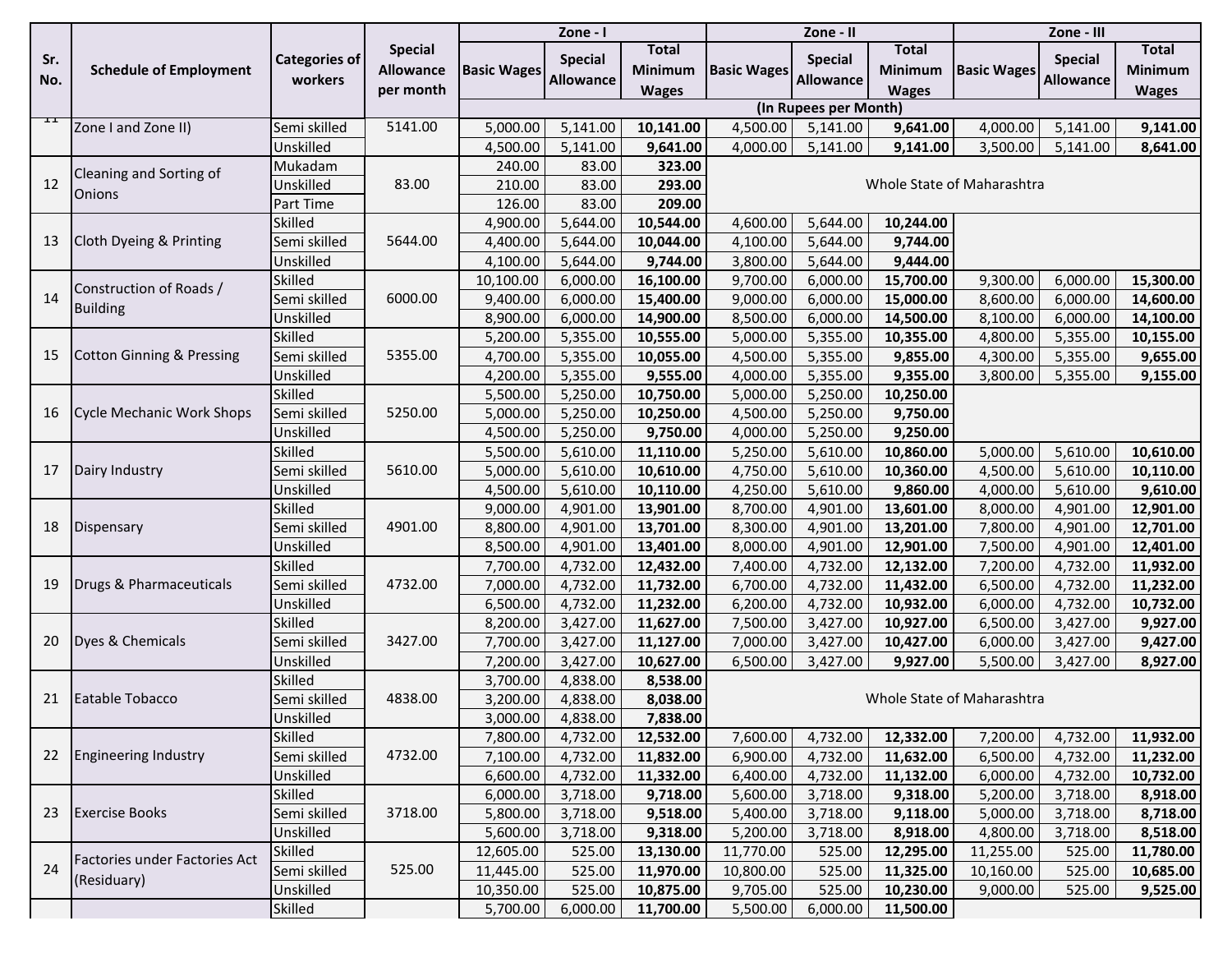| <b>Special</b><br><b>Total</b><br><b>Total</b><br><b>Total</b><br><b>Special</b><br><b>Categories of</b><br><b>Special</b><br><b>Special</b><br>Sr.<br><b>Schedule of Employment</b><br><b>Basic Wages</b><br><b>Basic Wages</b><br><b>Basic Wages</b><br><b>Allowance</b><br>Minimum<br><b>Minimum</b><br><b>Minimum</b><br>workers<br>No.<br><b>Allowance</b><br><b>Allowance</b><br><b>Allowance</b><br>per month<br><b>Wages</b><br><b>Wages</b><br><b>Wages</b><br>(In Rupees per Month)<br><b>Film Production Studios</b><br>6000.00<br>25<br>Semi skilled<br>6,000.00<br>11,200.00<br>5,000.00<br>5,200.00<br>11,000.00<br>6,000.00<br>Unskilled<br>6,000.00<br>4,500.00<br>6,000.00<br>4,700.00<br>10,700.00<br>10,500.00<br><b>Highly Remote Areas</b><br><b>Other Areas</b><br><b>Skilled</b><br>5,115.00<br>11,115.00<br>5,500.00<br>5,115.00<br>10,615.00<br>6,000.00<br>Forest & Forestry<br>26<br>Unskilled-<br>5115.00<br>5,600.00<br>5,115.00<br>10,715.00<br>5,100.00<br>5,115.00<br>10,215.00<br>Unskilled-<br>5,200.00<br>5,115.00<br>10,315.00<br>4,700.00<br>5,115.00<br>9,815.00<br>Skilled<br>6,107.00<br>11,407.00<br>6,107.00<br>11,207.00<br>5,300.00<br>5,100.00<br>Fountain pen & Ball Pen<br>Semi skilled<br>6107.00<br>6,107.00<br>6,107.00<br>5,050.00<br>11,157.00<br>4,850.00<br>10,957.00<br>27<br>Unskilled<br>6,107.00<br>4,800.00<br>10,907.00<br>4,600.00<br>6,107.00<br>10,707.00<br>Skilled<br>4,732.00<br>4,732.00<br>4,732.00<br>11,932.00<br>7,800.00<br>12,532.00<br>7,600.00<br>12,332.00<br>7,200.00<br>Semi skilled<br>4732.00<br>4,732.00<br>11,832.00<br>4,732.00<br>4,732.00<br>11,232.00<br>28<br><b>Glass Bulb</b><br>7,100.00<br>6,900.00<br>11,632.00<br>6,500.00<br>Unskilled<br>4,732.00<br>11,332.00<br>6,400.00<br>4,732.00<br>4,732.00<br>10,732.00<br>6,600.00<br>11,132.00<br>6,000.00<br>Skilled<br>4,732.00<br>4,732.00<br>7,700.00<br>12,432.00<br>7,400.00<br>12,132.00<br>7,200.00<br>4,732.00<br>11,932.00<br>4,732.00<br>Semi skilled<br>4732.00<br>11,732.00<br>4,732.00<br>4,732.00<br><b>Glass Industry</b><br>7,000.00<br>6,700.00<br>11,432.00<br>6,500.00<br>11,232.00<br>29<br>4,732.00<br>Unskilled<br>6,500.00<br>11,232.00<br>6,200.00<br>4,732.00<br>10,932.00<br>6,000.00<br>4,732.00<br>10,732.00<br>Skilled<br>4,732.00<br>12,432.00<br>4,732.00<br>7,700.00<br>7,400.00<br>12,132.00<br>6,900.00<br>4,732.00<br>11,632.00<br>4,732.00<br>4732.00<br>11,732.00<br>4,732.00<br>4,732.00<br>Hair cutting saloon<br>Semi skilled<br>7,000.00<br>6,700.00<br>11,432.00<br>6,200.00<br>10,932.00<br>30<br>4,732.00<br>11,232.00<br>4,732.00<br>4,732.00<br>Unskilled<br>6,500.00<br>6,200.00<br>10,932.00<br>5,700.00<br>10,432.00<br>Upto 50 looms<br>51 to 100 looms<br>Above 100 looms<br>Skilled<br>7,000.00<br>2,875.00<br>9,875.00<br>8,000.00<br>2,875.00<br>10,875.00<br>8,500.00<br>2,875.00<br>11,375.00<br>Handlooms Industry<br>31<br>2875.00<br>Semi skilled<br>2,875.00<br>9,375.00<br>6,500.00<br>7,500.00<br>2,875.00<br>10,375.00<br>8,000.00<br>2,875.00<br>10,875.00<br>Unskilled<br>2,875.00<br>8,875.00<br>6,000.00<br>7,000.00<br>2,875.00<br>9,875.00<br>7,500.00<br>2,875.00<br>10,375.00<br>Skilled<br>5,441.00<br>6,200.00<br>11,641.00<br>6,000.00<br>5,441.00<br>11,441.00<br>5,800.00<br>5,441.00<br>11,241.00<br>5441.00<br>32<br>Hospital<br>5,441.00<br>11,141.00<br>5,441.00<br>Semi skilled<br>5,700.00<br>5,500.00<br>10,941.00<br>5,300.00<br>5,441.00<br>10,741.00<br>5,441.00<br>10,741.00<br>Unskilled<br>5,300.00<br>5,100.00<br>5,441.00<br>10,541.00<br>4,900.00<br>5,441.00<br>10,341.00<br><b>Skilled</b><br>7,700.00<br>4,732.00<br>4,732.00<br>7,200.00<br>4,732.00<br>11,932.00<br>12,432.00<br>7,400.00<br>12,132.00 |
|---------------------------------------------------------------------------------------------------------------------------------------------------------------------------------------------------------------------------------------------------------------------------------------------------------------------------------------------------------------------------------------------------------------------------------------------------------------------------------------------------------------------------------------------------------------------------------------------------------------------------------------------------------------------------------------------------------------------------------------------------------------------------------------------------------------------------------------------------------------------------------------------------------------------------------------------------------------------------------------------------------------------------------------------------------------------------------------------------------------------------------------------------------------------------------------------------------------------------------------------------------------------------------------------------------------------------------------------------------------------------------------------------------------------------------------------------------------------------------------------------------------------------------------------------------------------------------------------------------------------------------------------------------------------------------------------------------------------------------------------------------------------------------------------------------------------------------------------------------------------------------------------------------------------------------------------------------------------------------------------------------------------------------------------------------------------------------------------------------------------------------------------------------------------------------------------------------------------------------------------------------------------------------------------------------------------------------------------------------------------------------------------------------------------------------------------------------------------------------------------------------------------------------------------------------------------------------------------------------------------------------------------------------------------------------------------------------------------------------------------------------------------------------------------------------------------------------------------------------------------------------------------------------------------------------------------------------------------------------------------------------------------------------------------------------------------------------------------------------------------------------------------------------------------------------------------------------------------------------------------------------------------------------------------------------------------------------------------------------------------------------------------------------------------------------------------------------------------------------------------------------------------------------------------------------------------------------------------------------------------------------------------------------------------------------------------------------------------------------------------------|
|                                                                                                                                                                                                                                                                                                                                                                                                                                                                                                                                                                                                                                                                                                                                                                                                                                                                                                                                                                                                                                                                                                                                                                                                                                                                                                                                                                                                                                                                                                                                                                                                                                                                                                                                                                                                                                                                                                                                                                                                                                                                                                                                                                                                                                                                                                                                                                                                                                                                                                                                                                                                                                                                                                                                                                                                                                                                                                                                                                                                                                                                                                                                                                                                                                                                                                                                                                                                                                                                                                                                                                                                                                                                                                                                                   |
|                                                                                                                                                                                                                                                                                                                                                                                                                                                                                                                                                                                                                                                                                                                                                                                                                                                                                                                                                                                                                                                                                                                                                                                                                                                                                                                                                                                                                                                                                                                                                                                                                                                                                                                                                                                                                                                                                                                                                                                                                                                                                                                                                                                                                                                                                                                                                                                                                                                                                                                                                                                                                                                                                                                                                                                                                                                                                                                                                                                                                                                                                                                                                                                                                                                                                                                                                                                                                                                                                                                                                                                                                                                                                                                                                   |
|                                                                                                                                                                                                                                                                                                                                                                                                                                                                                                                                                                                                                                                                                                                                                                                                                                                                                                                                                                                                                                                                                                                                                                                                                                                                                                                                                                                                                                                                                                                                                                                                                                                                                                                                                                                                                                                                                                                                                                                                                                                                                                                                                                                                                                                                                                                                                                                                                                                                                                                                                                                                                                                                                                                                                                                                                                                                                                                                                                                                                                                                                                                                                                                                                                                                                                                                                                                                                                                                                                                                                                                                                                                                                                                                                   |
|                                                                                                                                                                                                                                                                                                                                                                                                                                                                                                                                                                                                                                                                                                                                                                                                                                                                                                                                                                                                                                                                                                                                                                                                                                                                                                                                                                                                                                                                                                                                                                                                                                                                                                                                                                                                                                                                                                                                                                                                                                                                                                                                                                                                                                                                                                                                                                                                                                                                                                                                                                                                                                                                                                                                                                                                                                                                                                                                                                                                                                                                                                                                                                                                                                                                                                                                                                                                                                                                                                                                                                                                                                                                                                                                                   |
|                                                                                                                                                                                                                                                                                                                                                                                                                                                                                                                                                                                                                                                                                                                                                                                                                                                                                                                                                                                                                                                                                                                                                                                                                                                                                                                                                                                                                                                                                                                                                                                                                                                                                                                                                                                                                                                                                                                                                                                                                                                                                                                                                                                                                                                                                                                                                                                                                                                                                                                                                                                                                                                                                                                                                                                                                                                                                                                                                                                                                                                                                                                                                                                                                                                                                                                                                                                                                                                                                                                                                                                                                                                                                                                                                   |
|                                                                                                                                                                                                                                                                                                                                                                                                                                                                                                                                                                                                                                                                                                                                                                                                                                                                                                                                                                                                                                                                                                                                                                                                                                                                                                                                                                                                                                                                                                                                                                                                                                                                                                                                                                                                                                                                                                                                                                                                                                                                                                                                                                                                                                                                                                                                                                                                                                                                                                                                                                                                                                                                                                                                                                                                                                                                                                                                                                                                                                                                                                                                                                                                                                                                                                                                                                                                                                                                                                                                                                                                                                                                                                                                                   |
|                                                                                                                                                                                                                                                                                                                                                                                                                                                                                                                                                                                                                                                                                                                                                                                                                                                                                                                                                                                                                                                                                                                                                                                                                                                                                                                                                                                                                                                                                                                                                                                                                                                                                                                                                                                                                                                                                                                                                                                                                                                                                                                                                                                                                                                                                                                                                                                                                                                                                                                                                                                                                                                                                                                                                                                                                                                                                                                                                                                                                                                                                                                                                                                                                                                                                                                                                                                                                                                                                                                                                                                                                                                                                                                                                   |
|                                                                                                                                                                                                                                                                                                                                                                                                                                                                                                                                                                                                                                                                                                                                                                                                                                                                                                                                                                                                                                                                                                                                                                                                                                                                                                                                                                                                                                                                                                                                                                                                                                                                                                                                                                                                                                                                                                                                                                                                                                                                                                                                                                                                                                                                                                                                                                                                                                                                                                                                                                                                                                                                                                                                                                                                                                                                                                                                                                                                                                                                                                                                                                                                                                                                                                                                                                                                                                                                                                                                                                                                                                                                                                                                                   |
|                                                                                                                                                                                                                                                                                                                                                                                                                                                                                                                                                                                                                                                                                                                                                                                                                                                                                                                                                                                                                                                                                                                                                                                                                                                                                                                                                                                                                                                                                                                                                                                                                                                                                                                                                                                                                                                                                                                                                                                                                                                                                                                                                                                                                                                                                                                                                                                                                                                                                                                                                                                                                                                                                                                                                                                                                                                                                                                                                                                                                                                                                                                                                                                                                                                                                                                                                                                                                                                                                                                                                                                                                                                                                                                                                   |
|                                                                                                                                                                                                                                                                                                                                                                                                                                                                                                                                                                                                                                                                                                                                                                                                                                                                                                                                                                                                                                                                                                                                                                                                                                                                                                                                                                                                                                                                                                                                                                                                                                                                                                                                                                                                                                                                                                                                                                                                                                                                                                                                                                                                                                                                                                                                                                                                                                                                                                                                                                                                                                                                                                                                                                                                                                                                                                                                                                                                                                                                                                                                                                                                                                                                                                                                                                                                                                                                                                                                                                                                                                                                                                                                                   |
|                                                                                                                                                                                                                                                                                                                                                                                                                                                                                                                                                                                                                                                                                                                                                                                                                                                                                                                                                                                                                                                                                                                                                                                                                                                                                                                                                                                                                                                                                                                                                                                                                                                                                                                                                                                                                                                                                                                                                                                                                                                                                                                                                                                                                                                                                                                                                                                                                                                                                                                                                                                                                                                                                                                                                                                                                                                                                                                                                                                                                                                                                                                                                                                                                                                                                                                                                                                                                                                                                                                                                                                                                                                                                                                                                   |
|                                                                                                                                                                                                                                                                                                                                                                                                                                                                                                                                                                                                                                                                                                                                                                                                                                                                                                                                                                                                                                                                                                                                                                                                                                                                                                                                                                                                                                                                                                                                                                                                                                                                                                                                                                                                                                                                                                                                                                                                                                                                                                                                                                                                                                                                                                                                                                                                                                                                                                                                                                                                                                                                                                                                                                                                                                                                                                                                                                                                                                                                                                                                                                                                                                                                                                                                                                                                                                                                                                                                                                                                                                                                                                                                                   |
|                                                                                                                                                                                                                                                                                                                                                                                                                                                                                                                                                                                                                                                                                                                                                                                                                                                                                                                                                                                                                                                                                                                                                                                                                                                                                                                                                                                                                                                                                                                                                                                                                                                                                                                                                                                                                                                                                                                                                                                                                                                                                                                                                                                                                                                                                                                                                                                                                                                                                                                                                                                                                                                                                                                                                                                                                                                                                                                                                                                                                                                                                                                                                                                                                                                                                                                                                                                                                                                                                                                                                                                                                                                                                                                                                   |
|                                                                                                                                                                                                                                                                                                                                                                                                                                                                                                                                                                                                                                                                                                                                                                                                                                                                                                                                                                                                                                                                                                                                                                                                                                                                                                                                                                                                                                                                                                                                                                                                                                                                                                                                                                                                                                                                                                                                                                                                                                                                                                                                                                                                                                                                                                                                                                                                                                                                                                                                                                                                                                                                                                                                                                                                                                                                                                                                                                                                                                                                                                                                                                                                                                                                                                                                                                                                                                                                                                                                                                                                                                                                                                                                                   |
|                                                                                                                                                                                                                                                                                                                                                                                                                                                                                                                                                                                                                                                                                                                                                                                                                                                                                                                                                                                                                                                                                                                                                                                                                                                                                                                                                                                                                                                                                                                                                                                                                                                                                                                                                                                                                                                                                                                                                                                                                                                                                                                                                                                                                                                                                                                                                                                                                                                                                                                                                                                                                                                                                                                                                                                                                                                                                                                                                                                                                                                                                                                                                                                                                                                                                                                                                                                                                                                                                                                                                                                                                                                                                                                                                   |
|                                                                                                                                                                                                                                                                                                                                                                                                                                                                                                                                                                                                                                                                                                                                                                                                                                                                                                                                                                                                                                                                                                                                                                                                                                                                                                                                                                                                                                                                                                                                                                                                                                                                                                                                                                                                                                                                                                                                                                                                                                                                                                                                                                                                                                                                                                                                                                                                                                                                                                                                                                                                                                                                                                                                                                                                                                                                                                                                                                                                                                                                                                                                                                                                                                                                                                                                                                                                                                                                                                                                                                                                                                                                                                                                                   |
|                                                                                                                                                                                                                                                                                                                                                                                                                                                                                                                                                                                                                                                                                                                                                                                                                                                                                                                                                                                                                                                                                                                                                                                                                                                                                                                                                                                                                                                                                                                                                                                                                                                                                                                                                                                                                                                                                                                                                                                                                                                                                                                                                                                                                                                                                                                                                                                                                                                                                                                                                                                                                                                                                                                                                                                                                                                                                                                                                                                                                                                                                                                                                                                                                                                                                                                                                                                                                                                                                                                                                                                                                                                                                                                                                   |
|                                                                                                                                                                                                                                                                                                                                                                                                                                                                                                                                                                                                                                                                                                                                                                                                                                                                                                                                                                                                                                                                                                                                                                                                                                                                                                                                                                                                                                                                                                                                                                                                                                                                                                                                                                                                                                                                                                                                                                                                                                                                                                                                                                                                                                                                                                                                                                                                                                                                                                                                                                                                                                                                                                                                                                                                                                                                                                                                                                                                                                                                                                                                                                                                                                                                                                                                                                                                                                                                                                                                                                                                                                                                                                                                                   |
|                                                                                                                                                                                                                                                                                                                                                                                                                                                                                                                                                                                                                                                                                                                                                                                                                                                                                                                                                                                                                                                                                                                                                                                                                                                                                                                                                                                                                                                                                                                                                                                                                                                                                                                                                                                                                                                                                                                                                                                                                                                                                                                                                                                                                                                                                                                                                                                                                                                                                                                                                                                                                                                                                                                                                                                                                                                                                                                                                                                                                                                                                                                                                                                                                                                                                                                                                                                                                                                                                                                                                                                                                                                                                                                                                   |
|                                                                                                                                                                                                                                                                                                                                                                                                                                                                                                                                                                                                                                                                                                                                                                                                                                                                                                                                                                                                                                                                                                                                                                                                                                                                                                                                                                                                                                                                                                                                                                                                                                                                                                                                                                                                                                                                                                                                                                                                                                                                                                                                                                                                                                                                                                                                                                                                                                                                                                                                                                                                                                                                                                                                                                                                                                                                                                                                                                                                                                                                                                                                                                                                                                                                                                                                                                                                                                                                                                                                                                                                                                                                                                                                                   |
|                                                                                                                                                                                                                                                                                                                                                                                                                                                                                                                                                                                                                                                                                                                                                                                                                                                                                                                                                                                                                                                                                                                                                                                                                                                                                                                                                                                                                                                                                                                                                                                                                                                                                                                                                                                                                                                                                                                                                                                                                                                                                                                                                                                                                                                                                                                                                                                                                                                                                                                                                                                                                                                                                                                                                                                                                                                                                                                                                                                                                                                                                                                                                                                                                                                                                                                                                                                                                                                                                                                                                                                                                                                                                                                                                   |
|                                                                                                                                                                                                                                                                                                                                                                                                                                                                                                                                                                                                                                                                                                                                                                                                                                                                                                                                                                                                                                                                                                                                                                                                                                                                                                                                                                                                                                                                                                                                                                                                                                                                                                                                                                                                                                                                                                                                                                                                                                                                                                                                                                                                                                                                                                                                                                                                                                                                                                                                                                                                                                                                                                                                                                                                                                                                                                                                                                                                                                                                                                                                                                                                                                                                                                                                                                                                                                                                                                                                                                                                                                                                                                                                                   |
|                                                                                                                                                                                                                                                                                                                                                                                                                                                                                                                                                                                                                                                                                                                                                                                                                                                                                                                                                                                                                                                                                                                                                                                                                                                                                                                                                                                                                                                                                                                                                                                                                                                                                                                                                                                                                                                                                                                                                                                                                                                                                                                                                                                                                                                                                                                                                                                                                                                                                                                                                                                                                                                                                                                                                                                                                                                                                                                                                                                                                                                                                                                                                                                                                                                                                                                                                                                                                                                                                                                                                                                                                                                                                                                                                   |
|                                                                                                                                                                                                                                                                                                                                                                                                                                                                                                                                                                                                                                                                                                                                                                                                                                                                                                                                                                                                                                                                                                                                                                                                                                                                                                                                                                                                                                                                                                                                                                                                                                                                                                                                                                                                                                                                                                                                                                                                                                                                                                                                                                                                                                                                                                                                                                                                                                                                                                                                                                                                                                                                                                                                                                                                                                                                                                                                                                                                                                                                                                                                                                                                                                                                                                                                                                                                                                                                                                                                                                                                                                                                                                                                                   |
|                                                                                                                                                                                                                                                                                                                                                                                                                                                                                                                                                                                                                                                                                                                                                                                                                                                                                                                                                                                                                                                                                                                                                                                                                                                                                                                                                                                                                                                                                                                                                                                                                                                                                                                                                                                                                                                                                                                                                                                                                                                                                                                                                                                                                                                                                                                                                                                                                                                                                                                                                                                                                                                                                                                                                                                                                                                                                                                                                                                                                                                                                                                                                                                                                                                                                                                                                                                                                                                                                                                                                                                                                                                                                                                                                   |
|                                                                                                                                                                                                                                                                                                                                                                                                                                                                                                                                                                                                                                                                                                                                                                                                                                                                                                                                                                                                                                                                                                                                                                                                                                                                                                                                                                                                                                                                                                                                                                                                                                                                                                                                                                                                                                                                                                                                                                                                                                                                                                                                                                                                                                                                                                                                                                                                                                                                                                                                                                                                                                                                                                                                                                                                                                                                                                                                                                                                                                                                                                                                                                                                                                                                                                                                                                                                                                                                                                                                                                                                                                                                                                                                                   |
|                                                                                                                                                                                                                                                                                                                                                                                                                                                                                                                                                                                                                                                                                                                                                                                                                                                                                                                                                                                                                                                                                                                                                                                                                                                                                                                                                                                                                                                                                                                                                                                                                                                                                                                                                                                                                                                                                                                                                                                                                                                                                                                                                                                                                                                                                                                                                                                                                                                                                                                                                                                                                                                                                                                                                                                                                                                                                                                                                                                                                                                                                                                                                                                                                                                                                                                                                                                                                                                                                                                                                                                                                                                                                                                                                   |
|                                                                                                                                                                                                                                                                                                                                                                                                                                                                                                                                                                                                                                                                                                                                                                                                                                                                                                                                                                                                                                                                                                                                                                                                                                                                                                                                                                                                                                                                                                                                                                                                                                                                                                                                                                                                                                                                                                                                                                                                                                                                                                                                                                                                                                                                                                                                                                                                                                                                                                                                                                                                                                                                                                                                                                                                                                                                                                                                                                                                                                                                                                                                                                                                                                                                                                                                                                                                                                                                                                                                                                                                                                                                                                                                                   |
|                                                                                                                                                                                                                                                                                                                                                                                                                                                                                                                                                                                                                                                                                                                                                                                                                                                                                                                                                                                                                                                                                                                                                                                                                                                                                                                                                                                                                                                                                                                                                                                                                                                                                                                                                                                                                                                                                                                                                                                                                                                                                                                                                                                                                                                                                                                                                                                                                                                                                                                                                                                                                                                                                                                                                                                                                                                                                                                                                                                                                                                                                                                                                                                                                                                                                                                                                                                                                                                                                                                                                                                                                                                                                                                                                   |
|                                                                                                                                                                                                                                                                                                                                                                                                                                                                                                                                                                                                                                                                                                                                                                                                                                                                                                                                                                                                                                                                                                                                                                                                                                                                                                                                                                                                                                                                                                                                                                                                                                                                                                                                                                                                                                                                                                                                                                                                                                                                                                                                                                                                                                                                                                                                                                                                                                                                                                                                                                                                                                                                                                                                                                                                                                                                                                                                                                                                                                                                                                                                                                                                                                                                                                                                                                                                                                                                                                                                                                                                                                                                                                                                                   |
| <b>Hotels &amp; Restaurants</b><br>4732.00<br>33<br>4,732.00<br>Semi skilled<br>11,732.00<br>6,700.00<br>4,732.00<br>11,432.00<br>6,500.00<br>4,732.00<br>11,232.00<br>7,000.00                                                                                                                                                                                                                                                                                                                                                                                                                                                                                                                                                                                                                                                                                                                                                                                                                                                                                                                                                                                                                                                                                                                                                                                                                                                                                                                                                                                                                                                                                                                                                                                                                                                                                                                                                                                                                                                                                                                                                                                                                                                                                                                                                                                                                                                                                                                                                                                                                                                                                                                                                                                                                                                                                                                                                                                                                                                                                                                                                                                                                                                                                                                                                                                                                                                                                                                                                                                                                                                                                                                                                                   |
| 4,732.00<br>Unskilled<br>6,500.00<br>11,232.00<br>6,200.00<br>4,732.00<br>10,932.00<br>4,732.00<br>10,732.00<br>6,000.00                                                                                                                                                                                                                                                                                                                                                                                                                                                                                                                                                                                                                                                                                                                                                                                                                                                                                                                                                                                                                                                                                                                                                                                                                                                                                                                                                                                                                                                                                                                                                                                                                                                                                                                                                                                                                                                                                                                                                                                                                                                                                                                                                                                                                                                                                                                                                                                                                                                                                                                                                                                                                                                                                                                                                                                                                                                                                                                                                                                                                                                                                                                                                                                                                                                                                                                                                                                                                                                                                                                                                                                                                          |
| Skilled<br>4,823.00<br>6,000.00<br>10,823.00<br>5,700.00<br>4,823.00<br>10,523.00                                                                                                                                                                                                                                                                                                                                                                                                                                                                                                                                                                                                                                                                                                                                                                                                                                                                                                                                                                                                                                                                                                                                                                                                                                                                                                                                                                                                                                                                                                                                                                                                                                                                                                                                                                                                                                                                                                                                                                                                                                                                                                                                                                                                                                                                                                                                                                                                                                                                                                                                                                                                                                                                                                                                                                                                                                                                                                                                                                                                                                                                                                                                                                                                                                                                                                                                                                                                                                                                                                                                                                                                                                                                 |
| Ice & Cold Drinks Manufactory<br>Semi skilled<br>4823.00<br>34<br>4,823.00<br>4,823.00<br>5,500.00<br>10,323.00<br>5,200.00<br>10,023.00                                                                                                                                                                                                                                                                                                                                                                                                                                                                                                                                                                                                                                                                                                                                                                                                                                                                                                                                                                                                                                                                                                                                                                                                                                                                                                                                                                                                                                                                                                                                                                                                                                                                                                                                                                                                                                                                                                                                                                                                                                                                                                                                                                                                                                                                                                                                                                                                                                                                                                                                                                                                                                                                                                                                                                                                                                                                                                                                                                                                                                                                                                                                                                                                                                                                                                                                                                                                                                                                                                                                                                                                          |
| 4,823.00<br>4,823.00<br>Unskilled<br>5,000.00<br>9,823.00<br>4,700.00<br>9,523.00                                                                                                                                                                                                                                                                                                                                                                                                                                                                                                                                                                                                                                                                                                                                                                                                                                                                                                                                                                                                                                                                                                                                                                                                                                                                                                                                                                                                                                                                                                                                                                                                                                                                                                                                                                                                                                                                                                                                                                                                                                                                                                                                                                                                                                                                                                                                                                                                                                                                                                                                                                                                                                                                                                                                                                                                                                                                                                                                                                                                                                                                                                                                                                                                                                                                                                                                                                                                                                                                                                                                                                                                                                                                 |
| Skilled<br>7,700.00<br>4,732.00<br>12,432.00<br>7,400.00<br>4,732.00<br>12,132.00<br>7,200.00<br>4,732.00 11,932.00                                                                                                                                                                                                                                                                                                                                                                                                                                                                                                                                                                                                                                                                                                                                                                                                                                                                                                                                                                                                                                                                                                                                                                                                                                                                                                                                                                                                                                                                                                                                                                                                                                                                                                                                                                                                                                                                                                                                                                                                                                                                                                                                                                                                                                                                                                                                                                                                                                                                                                                                                                                                                                                                                                                                                                                                                                                                                                                                                                                                                                                                                                                                                                                                                                                                                                                                                                                                                                                                                                                                                                                                                               |
| 4732.00<br>35<br>Laundry<br>Semi skilled<br>4,732.00<br>7,000.00<br>11,732.00<br>6,700.00<br>4,732.00<br>11,432.00<br>6,500.00<br>4,732.00<br>11,232.00                                                                                                                                                                                                                                                                                                                                                                                                                                                                                                                                                                                                                                                                                                                                                                                                                                                                                                                                                                                                                                                                                                                                                                                                                                                                                                                                                                                                                                                                                                                                                                                                                                                                                                                                                                                                                                                                                                                                                                                                                                                                                                                                                                                                                                                                                                                                                                                                                                                                                                                                                                                                                                                                                                                                                                                                                                                                                                                                                                                                                                                                                                                                                                                                                                                                                                                                                                                                                                                                                                                                                                                           |
| Unskilled<br>6,500.00<br>4,732.00<br>11,232.00<br>6,200.00<br>4,732.00<br>10,932.00<br>6,000.00<br>4,732.00<br>10,732.00                                                                                                                                                                                                                                                                                                                                                                                                                                                                                                                                                                                                                                                                                                                                                                                                                                                                                                                                                                                                                                                                                                                                                                                                                                                                                                                                                                                                                                                                                                                                                                                                                                                                                                                                                                                                                                                                                                                                                                                                                                                                                                                                                                                                                                                                                                                                                                                                                                                                                                                                                                                                                                                                                                                                                                                                                                                                                                                                                                                                                                                                                                                                                                                                                                                                                                                                                                                                                                                                                                                                                                                                                          |
| Skilled<br>9,910.00<br>3,143.00<br>13,053.00<br>9,190.00<br>3,143.00<br>12,333.00<br>8,470.00<br>3,143.00<br>11,613.00                                                                                                                                                                                                                                                                                                                                                                                                                                                                                                                                                                                                                                                                                                                                                                                                                                                                                                                                                                                                                                                                                                                                                                                                                                                                                                                                                                                                                                                                                                                                                                                                                                                                                                                                                                                                                                                                                                                                                                                                                                                                                                                                                                                                                                                                                                                                                                                                                                                                                                                                                                                                                                                                                                                                                                                                                                                                                                                                                                                                                                                                                                                                                                                                                                                                                                                                                                                                                                                                                                                                                                                                                            |
| Liquor Manufactory<br>3143.00<br>Semi skilled<br>9,670.00<br>3,143.00<br>12,813.00<br>8,950.00<br>3,143.00<br>12,093.00<br>8,225.00<br>3,143.00<br>36<br>11,368.00                                                                                                                                                                                                                                                                                                                                                                                                                                                                                                                                                                                                                                                                                                                                                                                                                                                                                                                                                                                                                                                                                                                                                                                                                                                                                                                                                                                                                                                                                                                                                                                                                                                                                                                                                                                                                                                                                                                                                                                                                                                                                                                                                                                                                                                                                                                                                                                                                                                                                                                                                                                                                                                                                                                                                                                                                                                                                                                                                                                                                                                                                                                                                                                                                                                                                                                                                                                                                                                                                                                                                                                |
| Unskilled<br>9,430.00<br>3,143.00<br>12,573.00<br>8,710.00<br>3,143.00<br>11,853.00<br>7,990.00<br>3,143.00<br>11,133.00                                                                                                                                                                                                                                                                                                                                                                                                                                                                                                                                                                                                                                                                                                                                                                                                                                                                                                                                                                                                                                                                                                                                                                                                                                                                                                                                                                                                                                                                                                                                                                                                                                                                                                                                                                                                                                                                                                                                                                                                                                                                                                                                                                                                                                                                                                                                                                                                                                                                                                                                                                                                                                                                                                                                                                                                                                                                                                                                                                                                                                                                                                                                                                                                                                                                                                                                                                                                                                                                                                                                                                                                                          |
| <b>Skilled</b><br>3,080.00<br>3,080.00<br>10,350.00<br>13,430.00<br>9,800.00<br>12,880.00                                                                                                                                                                                                                                                                                                                                                                                                                                                                                                                                                                                                                                                                                                                                                                                                                                                                                                                                                                                                                                                                                                                                                                                                                                                                                                                                                                                                                                                                                                                                                                                                                                                                                                                                                                                                                                                                                                                                                                                                                                                                                                                                                                                                                                                                                                                                                                                                                                                                                                                                                                                                                                                                                                                                                                                                                                                                                                                                                                                                                                                                                                                                                                                                                                                                                                                                                                                                                                                                                                                                                                                                                                                         |
| 37 Oil Mill<br>3080.00<br>3,080.00<br>Semi skilled<br>9,400.00<br>12,480.00<br>3,080.00<br>8,850.00<br>11,930.00                                                                                                                                                                                                                                                                                                                                                                                                                                                                                                                                                                                                                                                                                                                                                                                                                                                                                                                                                                                                                                                                                                                                                                                                                                                                                                                                                                                                                                                                                                                                                                                                                                                                                                                                                                                                                                                                                                                                                                                                                                                                                                                                                                                                                                                                                                                                                                                                                                                                                                                                                                                                                                                                                                                                                                                                                                                                                                                                                                                                                                                                                                                                                                                                                                                                                                                                                                                                                                                                                                                                                                                                                                  |
| Unskilled<br>8,500.00<br>3,080.00<br>11,580.00<br>7,950.00<br>3,080.00<br>11,030.00                                                                                                                                                                                                                                                                                                                                                                                                                                                                                                                                                                                                                                                                                                                                                                                                                                                                                                                                                                                                                                                                                                                                                                                                                                                                                                                                                                                                                                                                                                                                                                                                                                                                                                                                                                                                                                                                                                                                                                                                                                                                                                                                                                                                                                                                                                                                                                                                                                                                                                                                                                                                                                                                                                                                                                                                                                                                                                                                                                                                                                                                                                                                                                                                                                                                                                                                                                                                                                                                                                                                                                                                                                                               |
| Skilled<br>5,200.00<br>5,400.00<br>10,600.00<br>5,600.00<br>5,400.00<br>11,000.00<br>5,400.00<br>5,400.00<br>10,800.00                                                                                                                                                                                                                                                                                                                                                                                                                                                                                                                                                                                                                                                                                                                                                                                                                                                                                                                                                                                                                                                                                                                                                                                                                                                                                                                                                                                                                                                                                                                                                                                                                                                                                                                                                                                                                                                                                                                                                                                                                                                                                                                                                                                                                                                                                                                                                                                                                                                                                                                                                                                                                                                                                                                                                                                                                                                                                                                                                                                                                                                                                                                                                                                                                                                                                                                                                                                                                                                                                                                                                                                                                            |
| 5400.00<br>38 Optical Frames<br>5,100.00<br>5,400.00<br>5,400.00<br>Semi skilled<br>10,500.00<br>4,900.00<br>5,400.00<br>10,300.00<br>4,700.00<br>10,100.00                                                                                                                                                                                                                                                                                                                                                                                                                                                                                                                                                                                                                                                                                                                                                                                                                                                                                                                                                                                                                                                                                                                                                                                                                                                                                                                                                                                                                                                                                                                                                                                                                                                                                                                                                                                                                                                                                                                                                                                                                                                                                                                                                                                                                                                                                                                                                                                                                                                                                                                                                                                                                                                                                                                                                                                                                                                                                                                                                                                                                                                                                                                                                                                                                                                                                                                                                                                                                                                                                                                                                                                       |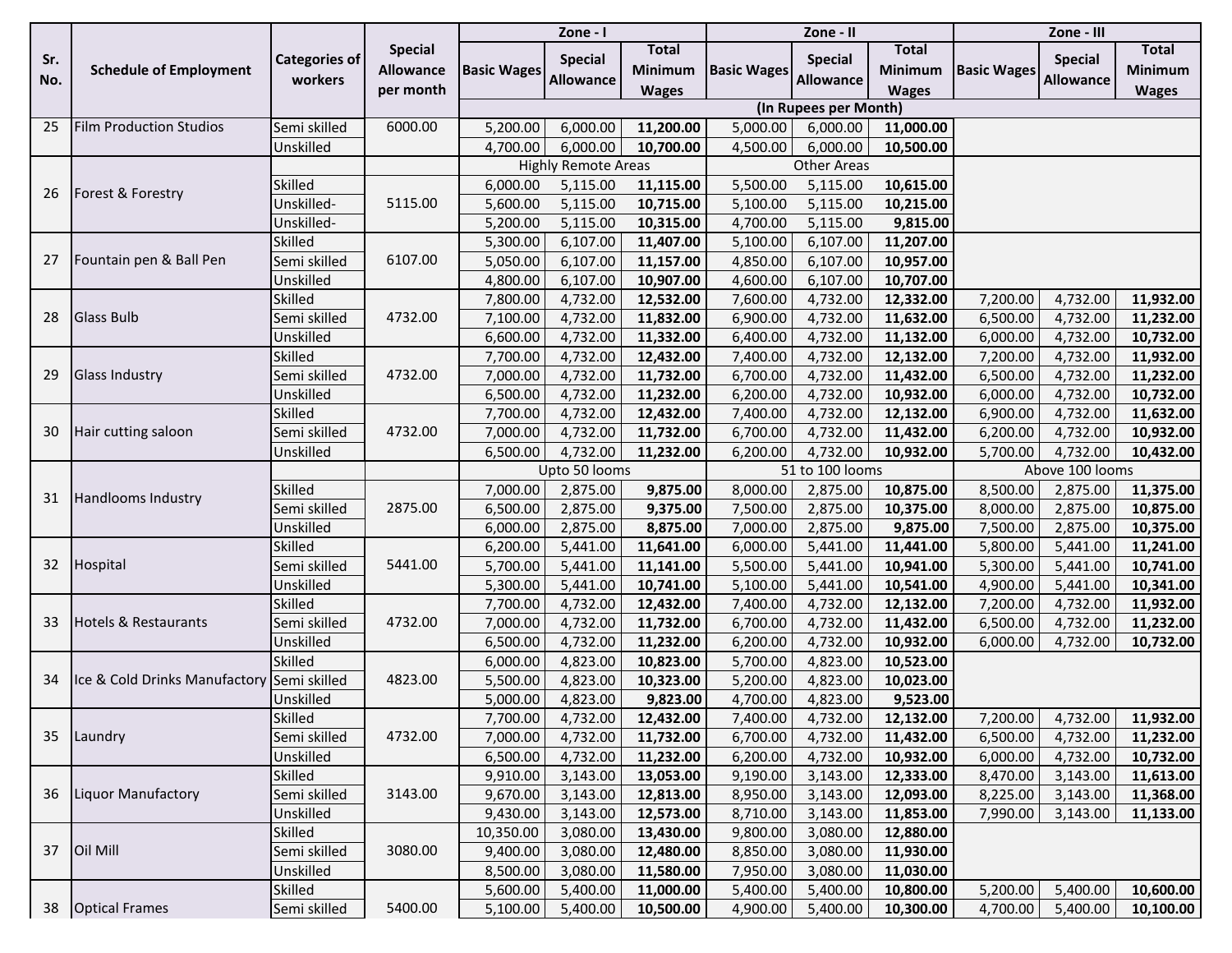|     |                                   |                      |                  |                    | Zone - I         |                |                    | Zone - II             |                |                    | Zone - III       |                |
|-----|-----------------------------------|----------------------|------------------|--------------------|------------------|----------------|--------------------|-----------------------|----------------|--------------------|------------------|----------------|
| Sr. |                                   | <b>Categories of</b> | <b>Special</b>   |                    | <b>Special</b>   | Total          |                    | <b>Special</b>        | <b>Total</b>   |                    | <b>Special</b>   | Total          |
| No. | <b>Schedule of Employment</b>     | workers              | <b>Allowance</b> | <b>Basic Wages</b> | <b>Allowance</b> | <b>Minimum</b> | <b>Basic Wages</b> | <b>Allowance</b>      | <b>Minimum</b> | <b>Basic Wages</b> | <b>Allowance</b> | <b>Minimum</b> |
|     |                                   |                      | per month        |                    |                  | <b>Wages</b>   |                    |                       | <b>Wages</b>   |                    |                  | <b>Wages</b>   |
|     |                                   |                      |                  |                    |                  |                |                    | (In Rupees per Month) |                |                    |                  |                |
|     |                                   | Unskilled            |                  | 4,600.00           | 5,400.00         | 10,000.00      | 4,400.00           | 5,400.00              | 9,800.00       | 4,200.00           | 5,400.00         | 9,600.00       |
|     |                                   | Skilled              |                  | 8,200.00           | 4,732.00         | 12,932.00      | 7,800.00           | 4,732.00              | 12,532.00      | 7,400.00           | 4,732.00         | 12,132.00      |
| 39  | Paints & Varnishes                | Semi skilled         | 4732.00          | 7,500.00           | 4,732.00         | 12,232.00      | 7,100.00           | 4,732.00              | 11,832.00      | 6,700.00           | 4,732.00         | 11,432.00      |
|     |                                   | Unskilled            |                  | 7,000.00           | 4,732.00         | 11,732.00      | 6,600.00           | 4,732.00              | 11,332.00      | 6,200.00           | 4,732.00         | 10,932.00      |
|     |                                   | Skilled              |                  | 6,100.00           | 5,348.00         | 11,448.00      | 5,900.00           | 5,348.00              | 11,248.00      | 5,700.00           | 5,348.00         | 11,048.00      |
| 40  | Paper & Paper Board               | Semi skilled         | 5348.00          | 5,600.00           | 5,348.00         | 10,948.00      | 5,400.00           | 5,348.00              | 10,748.00      | 5,200.00           | 5,348.00         | 10,548.00      |
|     |                                   | Unskilled            |                  | 5,100.00           | 5,348.00         | 10,448.00      | 4,900.00           | 5,348.00              | 10,248.00      | 4,700.00           | 5,348.00         | 10,048.00      |
|     |                                   | Skilled              |                  | 5,300.00           | 5,250.00         | 10,550.00      | 5,150.00           | 5,250.00              | 10,400.00      | 5,000.00           | 5,250.00         | 10,250.00      |
| 41  | <b>Plastic Industry</b>           | Semi skilled         | 5250.00          | 4,800.00           | 5,250.00         | 10,050.00      | 4,650.00           | 5,250.00              | 9,900.00       | 4,500.00           | 5,250.00         | 9,750.00       |
|     |                                   | Unskilled            |                  | 4,300.00           | 5,250.00         | 9,550.00       | 4,150.00           | 5,250.00              | 9,400.00       | 4,000.00           | 5,250.00         | 9,250.00       |
|     | Poha (kurmure Churmura)           | Skilled              |                  | 4,400.00           | 5,644.00         | 10,044.00      | 4,200.00           | 5,644.00              | 9,844.00       |                    |                  |                |
| 42  | Industry                          | Semi skilled         | 5644.00          | 4,250.00           | 5,644.00         | 9,894.00       | 4,050.00           | 5,644.00              | 9,694.00       |                    |                  |                |
|     |                                   | Unskilled            |                  | 3,800.00           | 5,644.00         | 9,444.00       | 3,600.00           | 5,644.00              | 9,244.00       |                    |                  |                |
|     | Potteries (Matichi Bhandi)        | Skilled              | 2875.00          | 8,000.00           | 2,875.00         | 10,875.00      | 7,500.00           | 2,875.00              | 10,375.00      | 7,000.00           | 2,875.00         | 9,875.00       |
| 43  |                                   | Semi skilled         |                  | 7,500.00           | 2,875.00         | 10,375.00      | 7,000.00           | 2,875.00              | 9,875.00       | 6,500.00           | 2,875.00         | 9,375.00       |
|     |                                   | Unskilled            |                  | 7,000.00           | 2,875.00         | 9,875.00       | 6,500.00           | 2,875.00              | 9,375.00       | 6,000.00           | 2,875.00         | 8,875.00       |
|     | Power looms                       | Skilled A            | 3915.00          | 10,100.00          | 3,915.00         | 14,015.00      | 9,500.00           | 3,915.00              | 13,415.00      | 8,500.00           | 3,915.00         | 12,415.00      |
| 44  |                                   | Semi skilled         |                  | 9,500.00           | 3,915.00         | 13,415.00      | 9,000.00           | 3,915.00              | 12,915.00      | 8,000.00           | 3,915.00         | 11,915.00      |
|     |                                   | Unskilled            |                  | 9,000.00           | 3,915.00         | 12,915.00      | 8,500.00           | 3,915.00              | 12,415.00      | 7,500.00           | 3,915.00         | 11,415.00      |
|     | Premises for Buffaloes or<br>Cows | Skilled              | 3125.00          | 9,400.00           | 3,125.00         | 12,525.00      | 8,600.00           | 3,125.00              | 11,725.00      | 7,800.00           | 3,125.00         | 10,925.00      |
| 45  |                                   | Semi skilled         |                  | 8,700.00           | 3,125.00         | 11,825.00      | 8,000.00           | 3,125.00              | 11,125.00      | 7,200.00           | 3,125.00         | 10,325.00      |
|     |                                   | Unskilled            |                  | 8,000.00           | 3,125.00         | 11,125.00      | 7,300.00           | 3,125.00              | 10,425.00      | 6,700.00           | 3,125.00         | 9,825.00       |
|     |                                   | Skilled              |                  | 4,600.00           | 5,056.00         | 9,656.00       | 4,300.00           | 5,056.00              | 9,356.00       | 3,700.00           | 5,056.00         | 8,756.00       |
| 46  | <b>Printing Press</b>             | Semi skilled         | 5056.00          | 4,500.00           | 5,056.00         | 9,556.00       | 4,200.00           | 5,056.00              | 9,256.00       | 3,600.00           | 5,056.00         | 8,656.00       |
|     |                                   | Unskilled            |                  | 4,400.00           | 5,056.00         | 9,456.00       | 4,100.00           | 5,056.00              | 9,156.00       | 3,500.00           | 5,056.00         | 8,556.00       |
|     |                                   | Skilled A            | 5644.00          | 5,700.00           | 5,644.00         | 11,344.00      | 5,500.00           | 5,644.00              | 11,144.00      |                    |                  |                |
|     | <b>Public Motor Transport</b>     | Skilled B            |                  | 5,500.00           | 5,644.00         | 11,144.00      | 5,300.00           | 5,644.00              | 10,944.00      |                    |                  |                |
| 47  |                                   | Skilled C            |                  | 5,300.00           | 5,644.00         | 10,944.00      | 5,100.00           | 5,644.00              | 10,744.00      |                    |                  |                |
|     |                                   | Semi skilled         |                  | 4,600.00           | 5,644.00         | 10,244.00      | 4,400.00           | 5,644.00              | 10,044.00      |                    |                  |                |
|     |                                   | Unskilled            |                  | 4,200.00           | 5,644.00         | 9,844.00       | 4,000.00           | 5,644.00              | 9,644.00       |                    |                  |                |
|     |                                   | Skilled              |                  | 8,600.00           | 4,901.00         | 13,501.00      | 8,400.00           | 4,901.00              | 13,301.00      | 7,800.00           | 4,901.00         | 12,701.00      |
|     | 48   Readymade Garments           | Semi skilled         | 4901.00          | 7,900.00           | 4,901.00         | 12,801.00      | 7,700.00           | 4,901.00              | 12,601.00      | 7,100.00           | 4,901.00         | 12,001.00      |
|     |                                   | Unskilled            |                  | 7,400.00           | 4,901.00         | 12,301.00      | 7,200.00           | 4,901.00              | 12,101.00      | 6,600.00           | 4,901.00         | 11,501.00      |
|     |                                   | <b>Skilled</b>       |                  | 4,600.00           | 5,644.00         | 10,244.00      | 4,400.00           | 5,644.00              | 10,044.00      |                    |                  |                |
| 49  | Rice Flour & Dal Mill             | Semi skilled         | 5644.00          | 4,100.00           | 5,644.00         | 9,744.00       | 3,900.00           | 5,644.00              | 9,544.00       |                    |                  |                |
|     |                                   | Unskilled            |                  | 3,800.00           | 5,644.00         | 9,444.00       | 3,600.00           | 5,644.00              | 9,244.00       |                    |                  |                |
|     | Rubber Balloon                    | <b>Skilled</b>       |                  | 4,300.00           | 5,644.00         | 9,944.00       | 4,200.00           | 5,644.00              | 9,844.00       | 4,100.00           | 5,644.00         | 9,744.00       |
| 50  | Manufacturing                     | Semi skilled         | 5644.00          | 4,100.00           | 5,644.00         | 9,744.00       | 3,900.00           | 5,644.00              | 9,544.00       | 3,800.00           | 5,644.00         | 9,444.00       |
|     |                                   | Unskilled            |                  | 3,800.00           | 5,644.00         | 9,444.00       | 3,700.00           | 5,644.00              | 9,344.00       | 3,600.00           | 5,644.00         | 9,244.00       |
|     |                                   | <b>Skilled</b>       |                  | 7,700.00           | 4,732.00         | 12,432.00      | 7,400.00           | 4,732.00              | 12,132.00      | 7,200.00           | 4,732.00         | 11,932.00      |
|     | 51 Rubber Industry                | Semi skilled         | 4732.00          | 7,000.00           | 4,732.00         | 11,732.00      | 6,700.00           | 4,732.00              | 11,432.00      | 6,500.00           | 4,732.00         | 11,232.00      |
|     |                                   | Unskilled            |                  | 6,500.00           | 4,732.00         | 11,232.00      | 6,200.00           | 4,732.00              | 10,932.00      | 6,000.00           | 4,732.00         | 10,732.00      |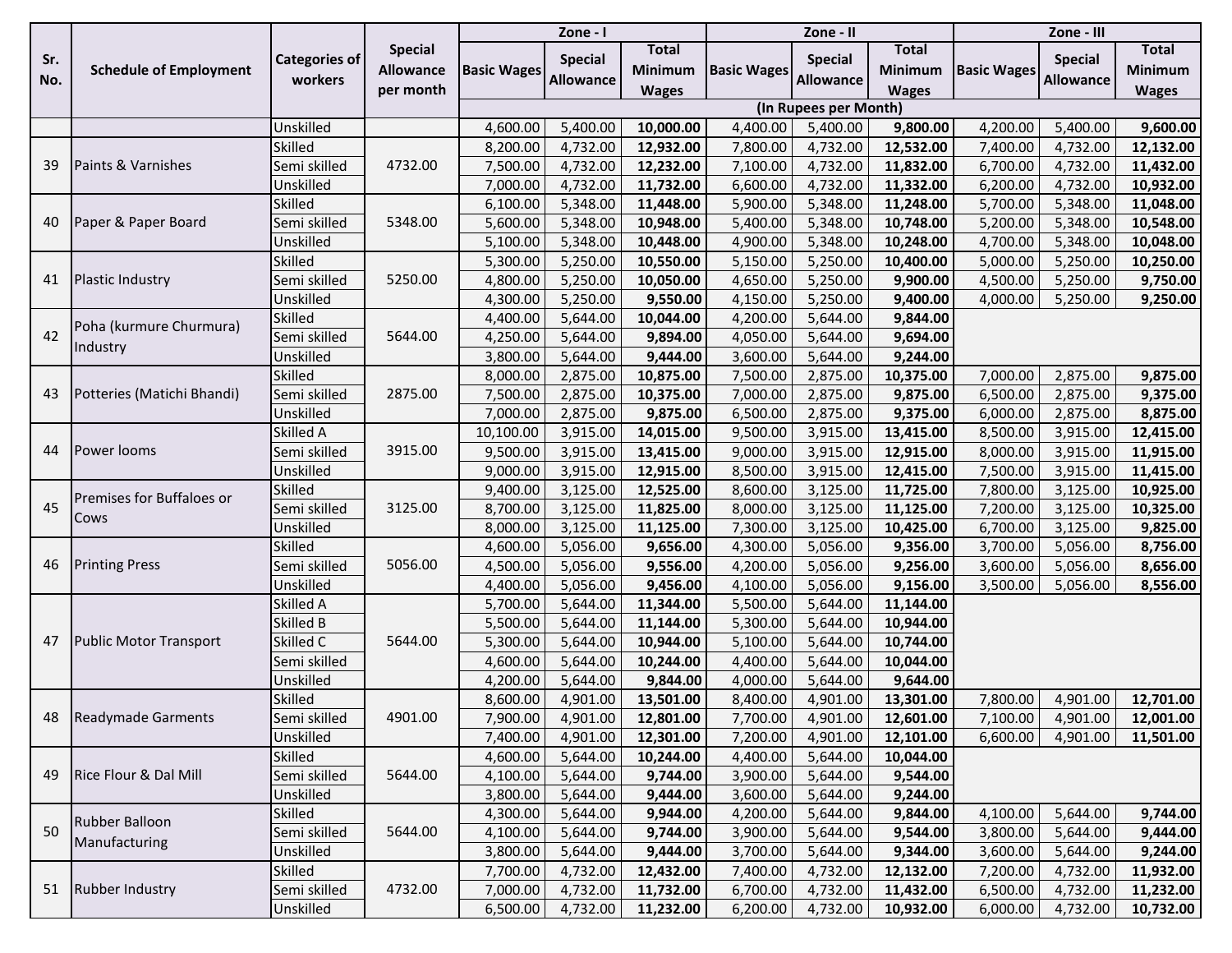|     | Zone - I<br>Zone - II          |                       |                  |                    |                  |                | Zone - III                 |                       |                |                            |                  |              |  |  |  |
|-----|--------------------------------|-----------------------|------------------|--------------------|------------------|----------------|----------------------------|-----------------------|----------------|----------------------------|------------------|--------------|--|--|--|
|     |                                |                       | <b>Special</b>   |                    | <b>Special</b>   | Total          |                            | <b>Special</b>        | <b>Total</b>   |                            | <b>Special</b>   | Total        |  |  |  |
| Sr. | <b>Schedule of Employment</b>  | <b>Categories of</b>  | <b>Allowance</b> | <b>Basic Wages</b> |                  | <b>Minimum</b> | <b>Basic Wages</b>         |                       | <b>Minimum</b> | <b>Basic Wages</b>         |                  | Minimum      |  |  |  |
| No. |                                | workers               | per month        |                    | <b>Allowance</b> | <b>Wages</b>   |                            | <b>Allowance</b>      | <b>Wages</b>   |                            | <b>Allowance</b> | <b>Wages</b> |  |  |  |
|     |                                |                       |                  |                    |                  |                |                            | (In Rupees per Month) |                |                            |                  |              |  |  |  |
|     |                                | <b>Highly Skilled</b> |                  | 5,000.00           | 5,250.00         | 10,250.00      |                            |                       |                |                            |                  |              |  |  |  |
|     |                                | Skilled               |                  | 4,600.00           | 5,250.00         | 9,850.00       |                            |                       |                |                            |                  |              |  |  |  |
| 52  | Salt Pan Industry              | Semi skilled          | 5250.00          | 4,300.00           | 5,250.00         | 9,550.00       | Whole State of Maharashtra |                       |                |                            |                  |              |  |  |  |
|     |                                | Unskilled             |                  | 4,000.00           | 5,250.00         | 9,250.00       |                            |                       |                |                            |                  |              |  |  |  |
|     |                                | Skilled               |                  | 9,450.00           | 2,499.00         | 11,949.00      | 9,100.00                   | 2,499.00              | 11,599.00      | 8,750.00                   | 2,499.00         | 11,249.00    |  |  |  |
| 53  | Saw Mills                      | Semi skilled          | 2499.00          | 8,650.00           | 2,499.00         | 11,149.00      | 8,300.00                   | 2,499.00              | 10,799.00      | 7,950.00                   | 2,499.00         | 10,449.00    |  |  |  |
|     |                                | Unskilled             |                  | 7,800.00           | 2,499.00         | 10,299.00      | 7,500.00                   | 2,499.00              | 9,999.00       | 7,150.00                   | 2,499.00         | 9,649.00     |  |  |  |
|     |                                | Skilled               |                  | 6,300.00           | 4,679.00         | 10,979.00      |                            |                       |                |                            |                  |              |  |  |  |
| 54  | Seepz                          | Semi skilled          | 4679.00          | 5,800.00           | 4,679.00         | 10,479.00      |                            |                       |                | Whole State of Maharashtra |                  |              |  |  |  |
|     |                                | Unskilled             |                  | 5,300.00           | 4,679.00         | 9,979.00       |                            |                       |                |                            |                  |              |  |  |  |
|     | Shops & Commercial             | Skilled               |                  | 11,632.00          | 936.00           | 12,568.00      | 11,036.00                  | 936.00                | 11,972.00      | 10,440.00                  | 936.00           | 11,376.00    |  |  |  |
| 55  |                                | Semi skilled          | 936.00           | 10,856.00          | 936.00           | 11,792.00      | 10,260.00                  | 936.00                | 11,196.00      | 9,664.00                   | 936.00           | 10,600.00    |  |  |  |
|     | Establishments                 | Unskilled             |                  | 10,021.00          | 936.00           | 10,957.00      | 9,425.00                   | 936.00                | 10,361.00      | 8,828.00                   | 936.00           | 9,764.00     |  |  |  |
|     | Soaps & Cosmetics              | Skilled               |                  | 7,700.00           | 4,732.00         | 12,432.00      | 7,400.00                   | 4,732.00              | 12,132.00      | 7,100.00                   | 4,732.00         | 11,832.00    |  |  |  |
| 56  |                                | Semi skilled          | 4732.00          | 7,000.00           | 4,732.00         | 11,732.00      | 6,700.00                   | 4,732.00              | 11,432.00      | 6,400.00                   | 4,732.00         | 11,132.00    |  |  |  |
|     |                                | Unskilled             |                  | 6,500.00           | 4,732.00         | 11,232.00      | 6,200.00                   | 4,732.00              | 10,932.00      | 5,900.00                   | 4,732.00         | 10,632.00    |  |  |  |
|     | Silver Industry                | Skilled               | 5500.00          | 5,500.00           | 5,500.00         | 11,000.00      | 5,200.00                   | 5,500.00              | 10,700.00      |                            |                  |              |  |  |  |
| 57  |                                | Semi skilled          |                  | 5,000.00           | 5,500.00         | 10,500.00      | 4,800.00                   | 5,500.00              | 10,300.00      |                            |                  |              |  |  |  |
|     |                                | Unskilled             |                  | 4,500.00           | 5,500.00         | 10,000.00      | 4,300.00                   | 5,500.00              | 9,800.00       |                            |                  |              |  |  |  |
|     | <b>Steel Furnitures</b>        | Skilled               | 4732.00          | 7,800.00           | 4,732.00         | 12,532.00      | 7,600.00                   | 4,732.00              | 12,332.00      | 7,200.00                   | 4,732.00         | 11,932.00    |  |  |  |
| 58  |                                | Semi skilled          |                  | 7,100.00           | 4,732.00         | 11,832.00      | 6,900.00                   | 4,732.00              | 11,632.00      | 6,500.00                   | 4,732.00         | 11,232.00    |  |  |  |
|     |                                | Unskilled             |                  | 6,800.00           | 4,732.00         | 11,532.00      | 6,400.00                   | 4,732.00              | 11,132.00      | 6,000.00                   | 4,732.00         | 10,732.00    |  |  |  |
|     |                                | Skilled               |                  | 9,500.00           | 2,548.00         | 12,048.00      | 9,100.00                   | 2,548.00              | 11,648.00      |                            |                  |              |  |  |  |
| 59  | Stone Breakings & crushings    | Semi skilled          | 2548.00          | 8,500.00           | 2,548.00         | 11,048.00      | 8,100.00                   | 2,548.00              | 10,648.00      |                            |                  |              |  |  |  |
|     |                                | Unskilled             |                  | 8,000.00           | 2,548.00         | 10,548.00      | 7,600.00                   | 2,548.00              | 10,148.00      |                            |                  |              |  |  |  |
|     |                                |                       |                  | 10,000.00          | 3,332.00         | 13,332.00      | 9,750.00                   | 3,332.00              | 13,082.00      | 9,450.00                   | 3,332.00         | 12,782.00    |  |  |  |
| 60  | Sweeper & Scavengers           | <b>Full Time</b>      | 3332.00          |                    |                  |                |                            |                       |                |                            |                  |              |  |  |  |
|     |                                |                       |                  |                    |                  |                |                            |                       |                |                            |                  |              |  |  |  |
|     |                                | Skilled               |                  | 9,000.00           | 3,375.00         | 12,375.00      | 8,500.00                   | 3,375.00              | 11,875.00      | 8,000.00                   | 3,375.00         | 11,375.00    |  |  |  |
| 61  | Tanneries & Leathers           | Semi skilled          | 3375.00          | 8,500.00           | 3,375.00         | 11,875.00      | 8,000.00                   | 3,375.00              | 11,375.00      | 7,500.00                   | 3,375.00         | 10,875.00    |  |  |  |
|     |                                | Unskilled             |                  | 8,000.00           | 3,375.00         | 11,375.00      | 7,500.00                   | 3,375.00              | 10,875.00      | 7,000.00                   | 3,375.00         | 10,375.00    |  |  |  |
|     |                                |                       | 2299.00          |                    |                  |                |                            |                       |                |                            |                  |              |  |  |  |
| 62  | Tobacco Bidi making            |                       |                  |                    |                  |                |                            |                       |                |                            |                  |              |  |  |  |
|     |                                |                       |                  |                    |                  |                |                            |                       |                |                            |                  |              |  |  |  |
|     |                                | Skilled               |                  | 9,200.00           | 5,408.00         | 14,608.00      | 9,000.00                   | 5,408.00              | 14,408.00      | 8,500.00                   | 5,408.00         | 13,908.00    |  |  |  |
| 63  | Utensils                       | Semi skilled          | 5408.00          | 8,500.00           | 5,408.00         | 13,908.00      | 8,300.00                   | 5,408.00              | 13,708.00      | 7,800.00                   | 5,408.00         | 13,208.00    |  |  |  |
|     |                                | Unskilled             |                  | 8,000.00           | 5,408.00         | 13,408.00      | 7,800.00                   | 5,408.00              | 13,208.00      | 7,300.00                   | 5,408.00         | 12,708.00    |  |  |  |
|     |                                | Skilled               |                  | 14,000.00          | 5,495.00         | 19,495.00      | 12,000.00                  | 5,495.00              | 17,495.00      | 11,000.00                  | 5,495.00         | 16,495.00    |  |  |  |
| 64  | Local Authority Industry       | Semi skilled          | 5495.00          | 13,000.00          | 5,495.00         | 18,495.00      | 11,000.00                  | 5,495.00              | 16,495.00      | 10,000.00                  | 5,495.00         | 15,495.00    |  |  |  |
|     | (Other than Village Panchayat) | Unskilled             |                  | 11,500.00          | 5,495.00         | 16,995.00      | 10,000.00                  | 5,495.00              | 15,495.00      | 8,500.00                   | 5,495.00         | 13,995.00    |  |  |  |
|     |                                | Skilled               |                  | 7,100.00           | 4,225.00         | 11,325.00      | 6,900.00                   | 4,225.00              | 11,125.00      | 6,300.00                   | 4,225.00         | 10,525.00    |  |  |  |
| 65  | Village Panchayat              | Semi skilled          | 4225.00          | 6,400.00           | 4,225.00         | 10,625.00      | 6,200.00                   | 4,225.00              | 10,425.00      | 5,600.00                   | 4,225.00         | 9,825.00     |  |  |  |
|     |                                |                       |                  |                    |                  |                |                            |                       |                |                            |                  |              |  |  |  |